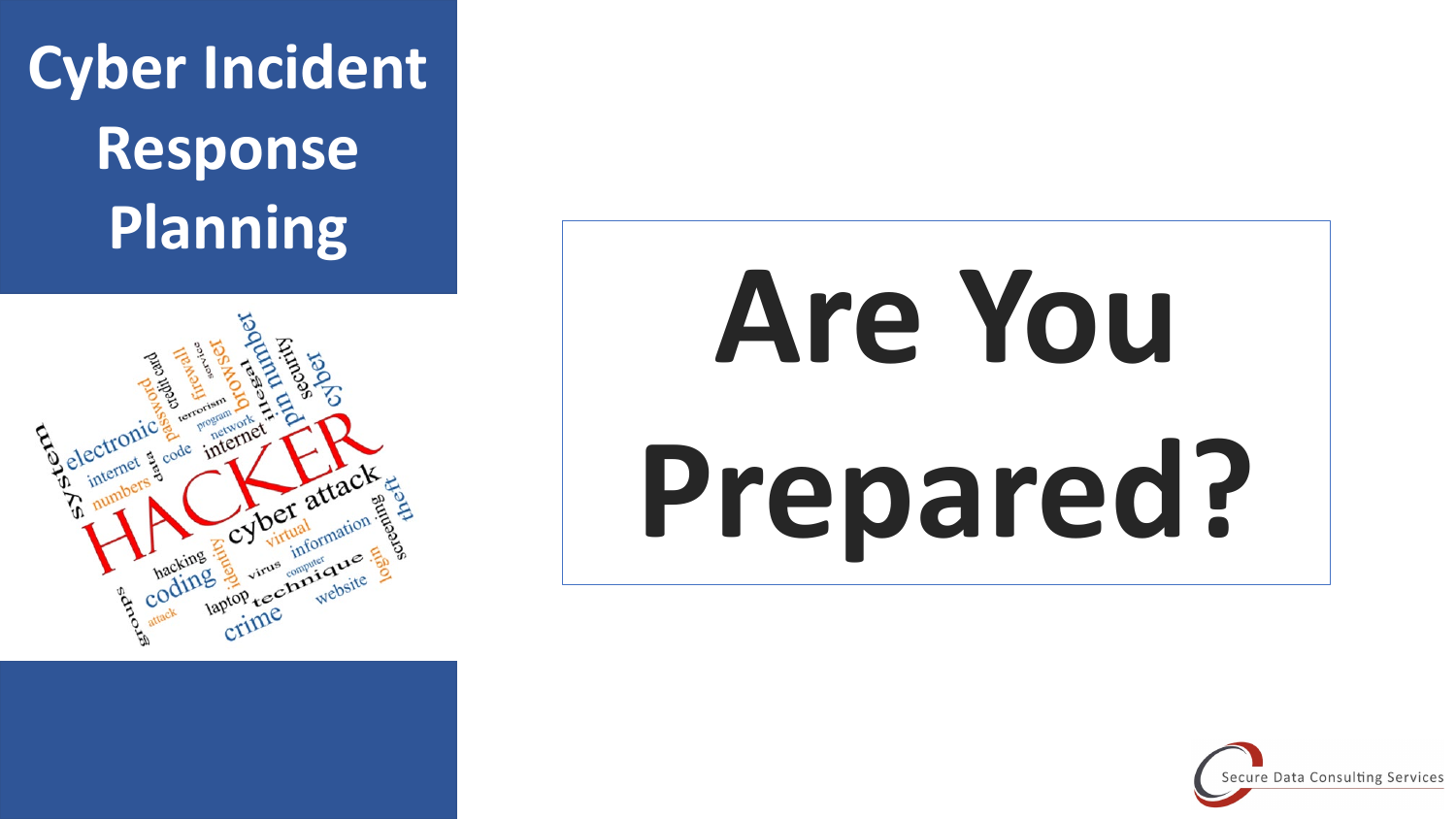

**Trends & Statistics 2022**

- $\checkmark$  NJ receives 10 million cyber attacks per day.
- $\checkmark$  Cybercriminals can penetrate 93% of company networks.
- $\checkmark$  Cyber attacks on the education sector up by 75%.
- $\checkmark$  Cyber attacks on the government sector up by 47%.
- $\checkmark$  43% of cyber attacks are aimed at small business.
- $\checkmark$  The United States remains the most highly targeted country with 46% of global cyberattacks directed towards Americans.

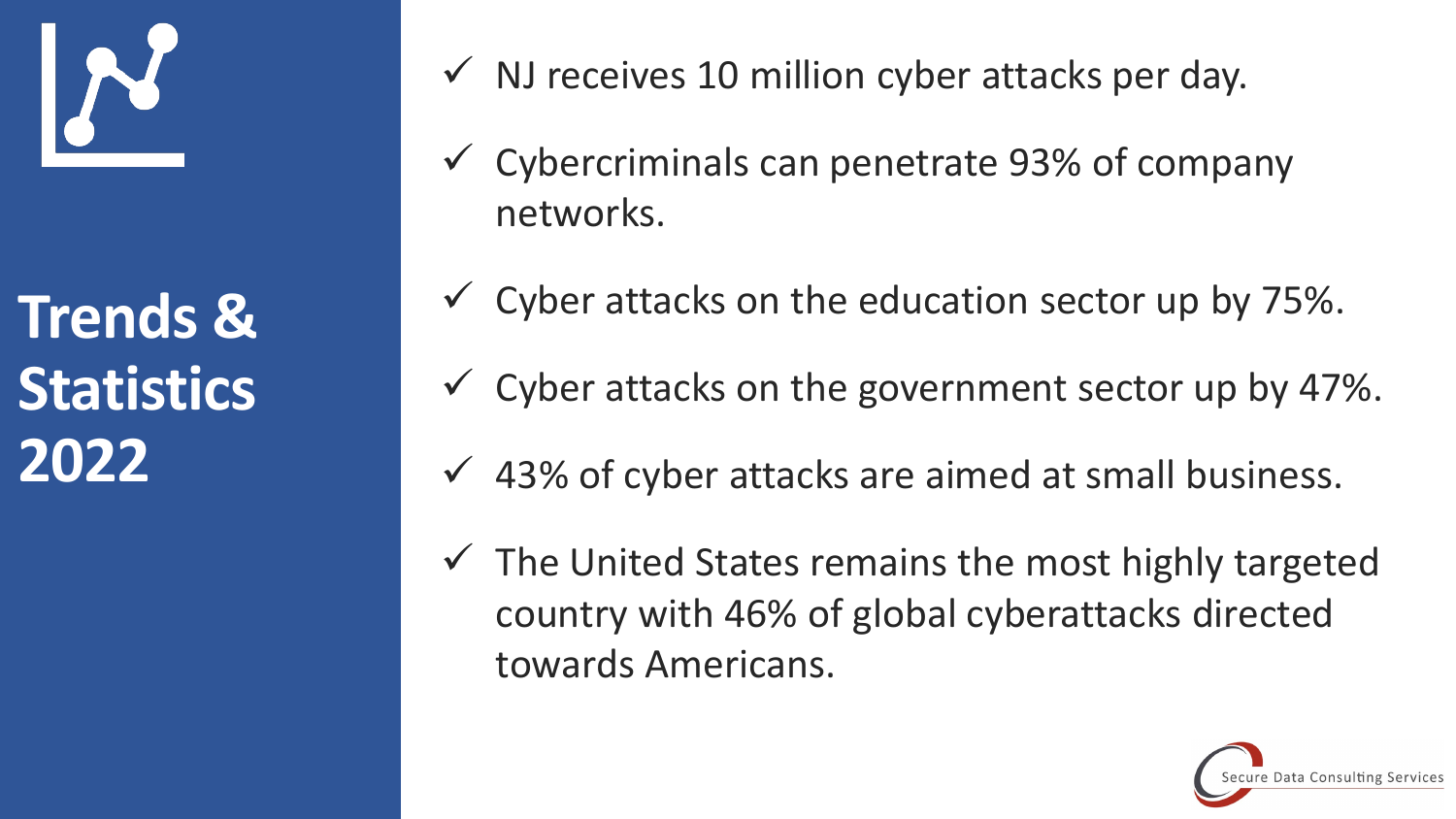

# **Preparedness Is Key for Cybersecurity Incident Response**

- $\checkmark$  The JIF has provided a Cyber Incident Response template.
- $\checkmark$  Review your Incident Response Plan and Business Continuity Plan with your IT professional.
- $\checkmark$  Do a yearly tabletop exercise.
- $\checkmark$  Take a step-by-step approach.

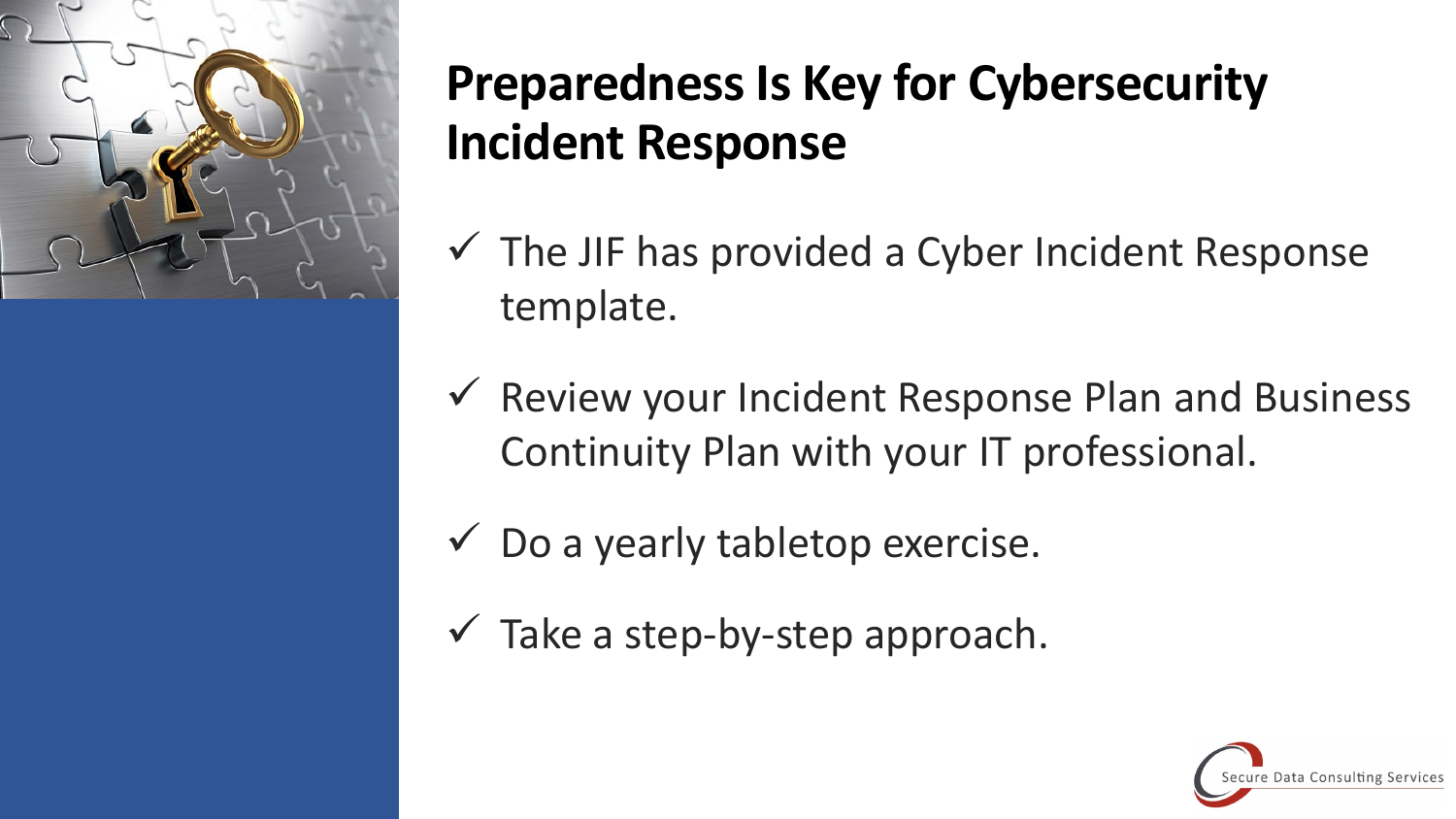

# **Organization**

## **Step 1**

- $\checkmark$  Determine who has overall responsibility for the plan, then broaden that thinking to create the extended team — think IT, legal, finance and HR.
- $\checkmark$  Specify the roles and responsibilities of each member of the incident response team.
- $\checkmark$  The plan should include contact information for each team member.

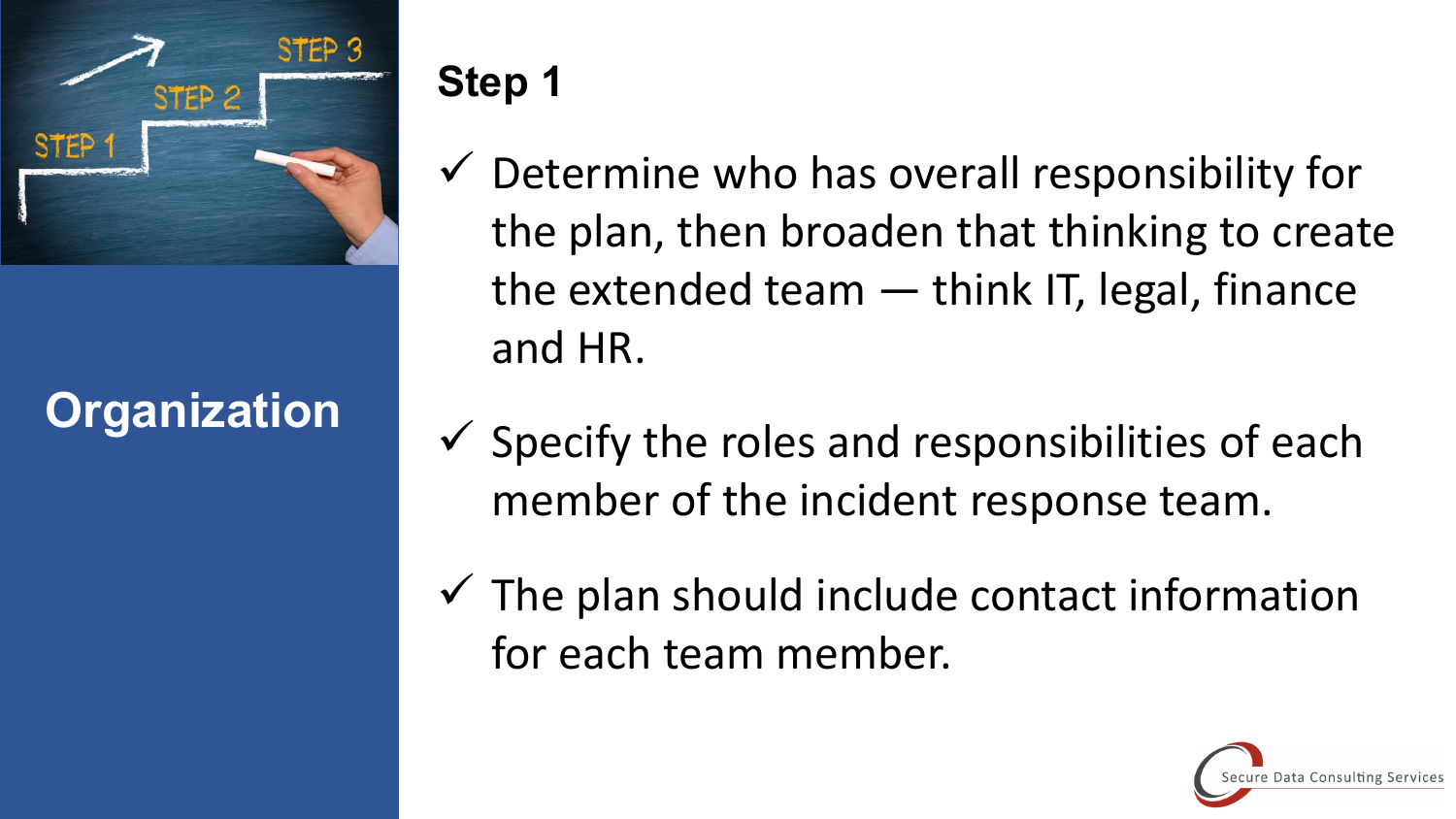

**Preparation/ Protection**

## **Step 2**

- $\checkmark$  Prioritize all systems that must be kept online or brought back online first and set up policies to protect them.
- $\checkmark$  Next, ensure that relevant security tools such as firewalls, anti-virus, vulnerability scans and patching systems are in place and kept up to date.
- $\checkmark$  Identify gaps in security and create a remediation plan. Ensure backups are stored offline and recovery is tested periodically.

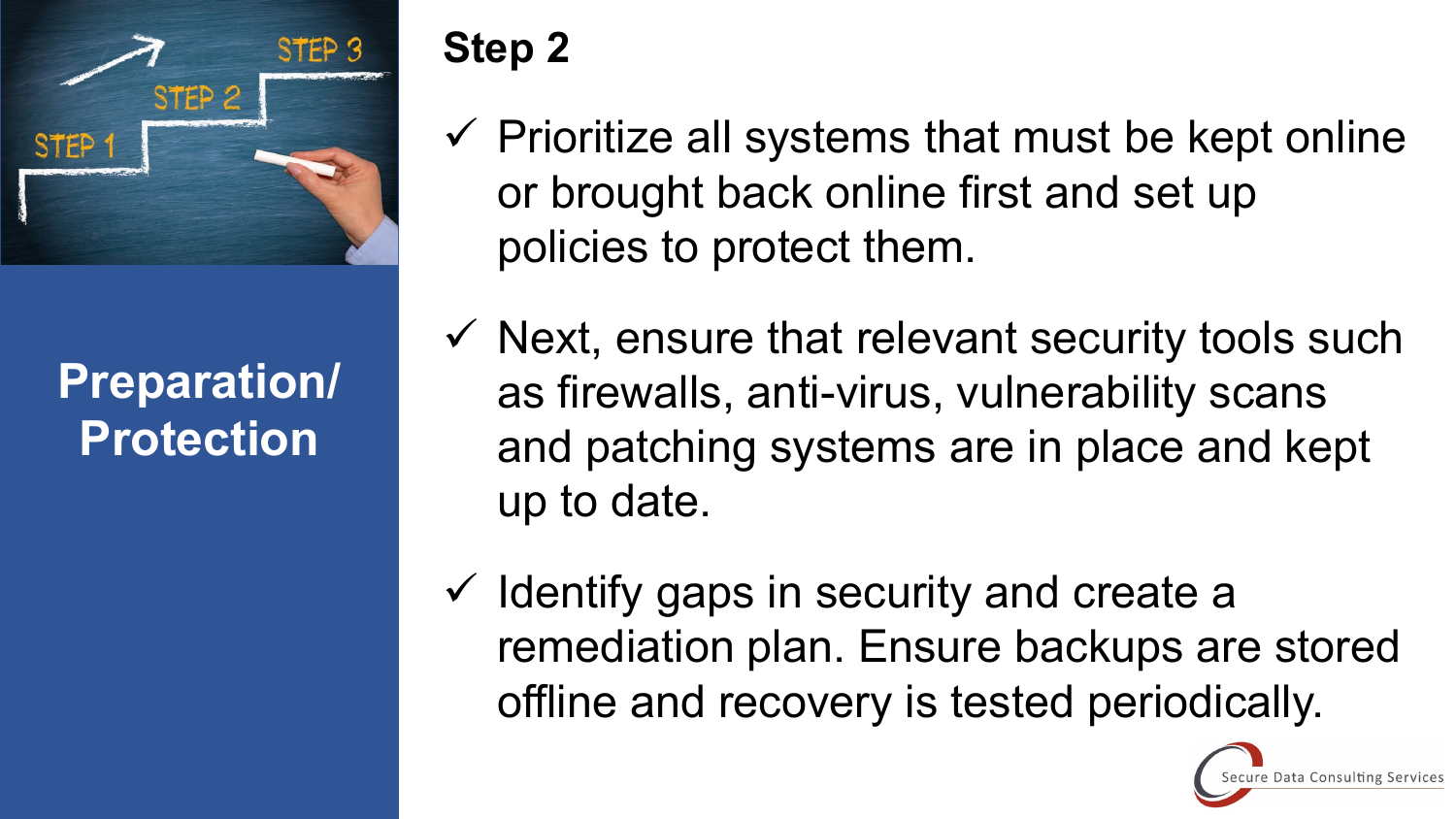

# **Preparation/ Protection**

# **Step 2 - continued**

- $\checkmark$  Provide security awareness training to employees and elected leaders, and even to citizens if possible.
- $\checkmark$  Create a detailed list of instructions for handling incidents.
- $\checkmark$  Test all of this periodically with the IR team.

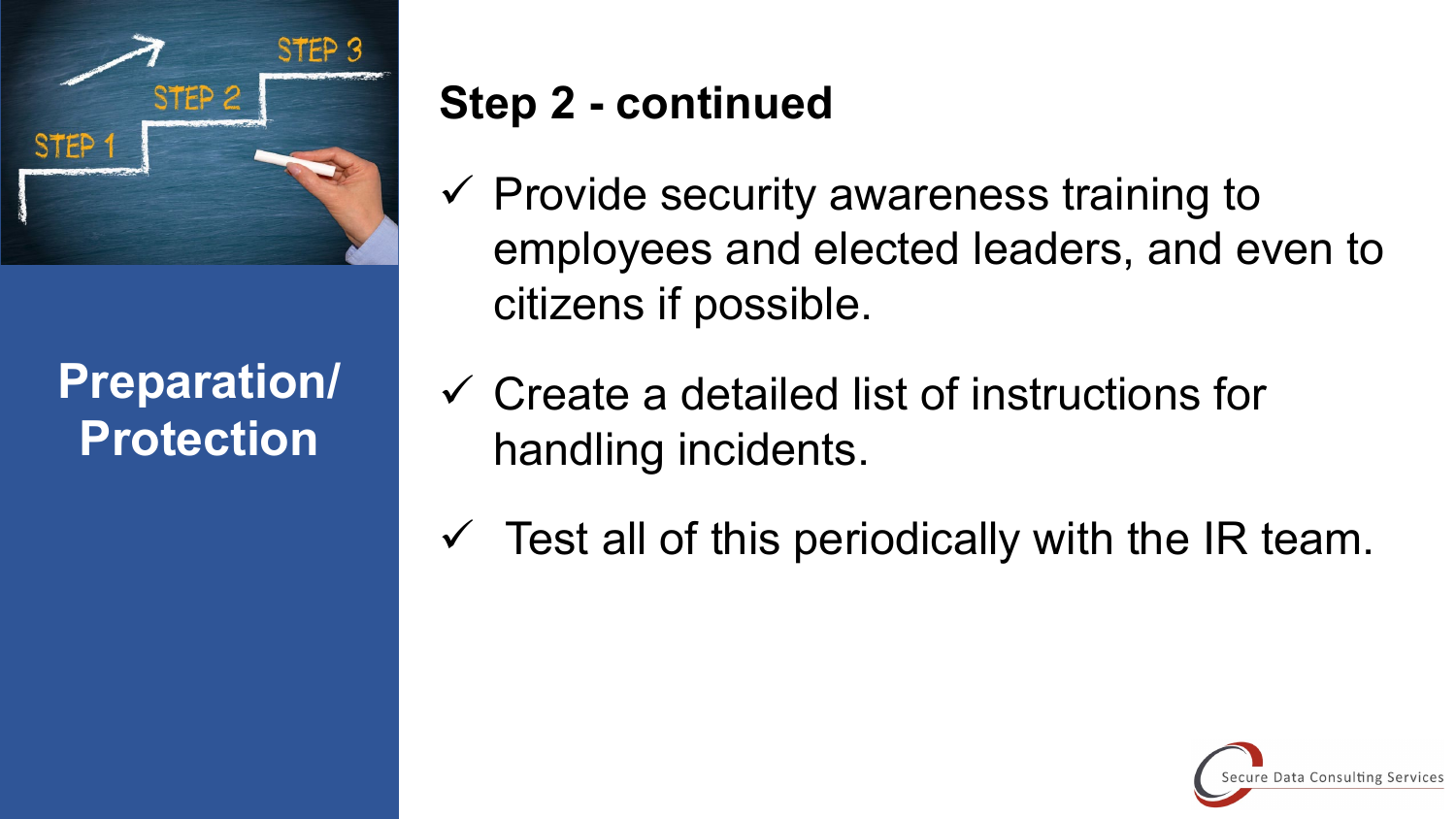

**Detection and Analysis**

- **Step 3**
- $\checkmark$  When an incident is detected, the process tree should be activated so team members can spring into action. This phase includes determining the cause and impact of the incident.
- $\checkmark$  If it is severe or catastrophic, information needs to be gathered for further analysis and reporting to relevant authorities.
- $\checkmark$  The plan should include information about mandatory reporting, as well as protocols for notifying local and state law enforcement, including Homeland Security and the FBI, if needed.

Data Consulting Services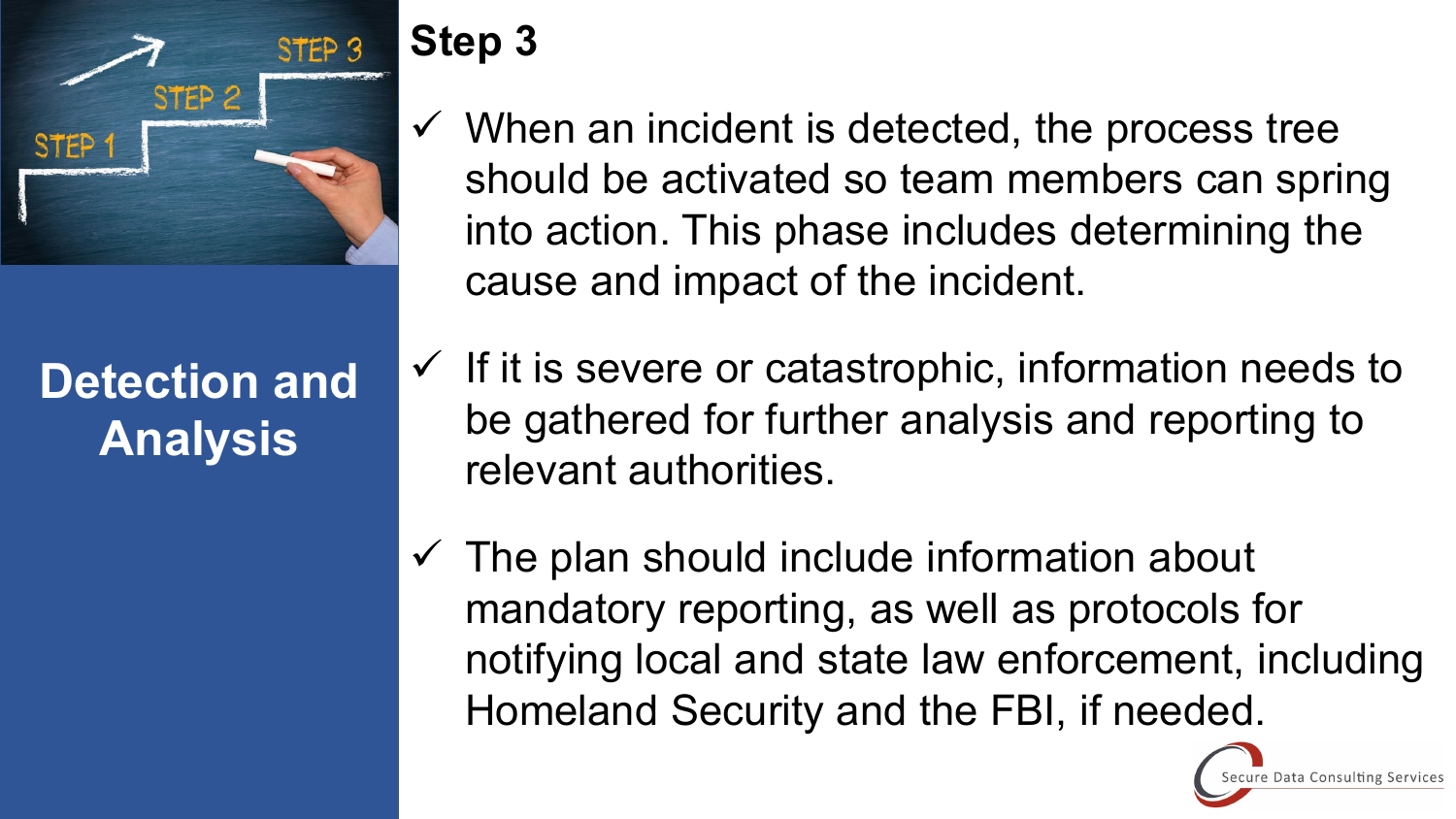

#### **Containment and Recovery**

## **Step 4**

 $\checkmark$  This phase involves taking action to control the attack and limit the damage and impact. It may involve eradicating malware, mitigating misconfigurations or identifying other hosts that might be infected, so information on how to respond to each type of incident is included here.

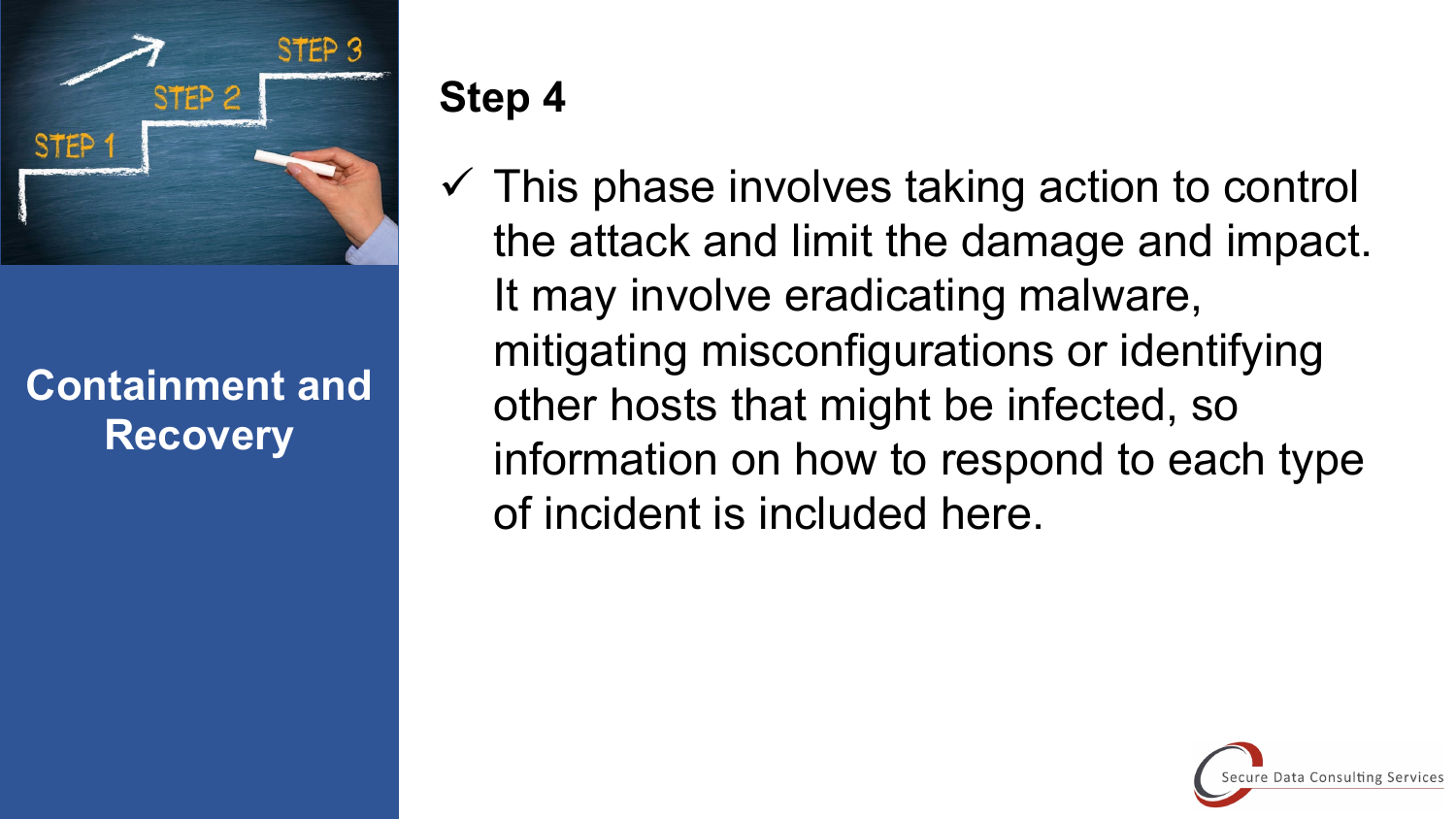

#### **Containment and Recovery**

## **Step 4 - continued**

- $\checkmark$  This section of the plan also includes steps necessary to restore the affected systems to normal operation, which might involve restoring from backups, rebuilding from a secure baseline, replacing compromised files with clean versions, patching or changing passwords.
- $\checkmark$  Once the incident has been resolved, the plan includes a step for evaluating lessons learned and incorporating that information into a revised IR plan.

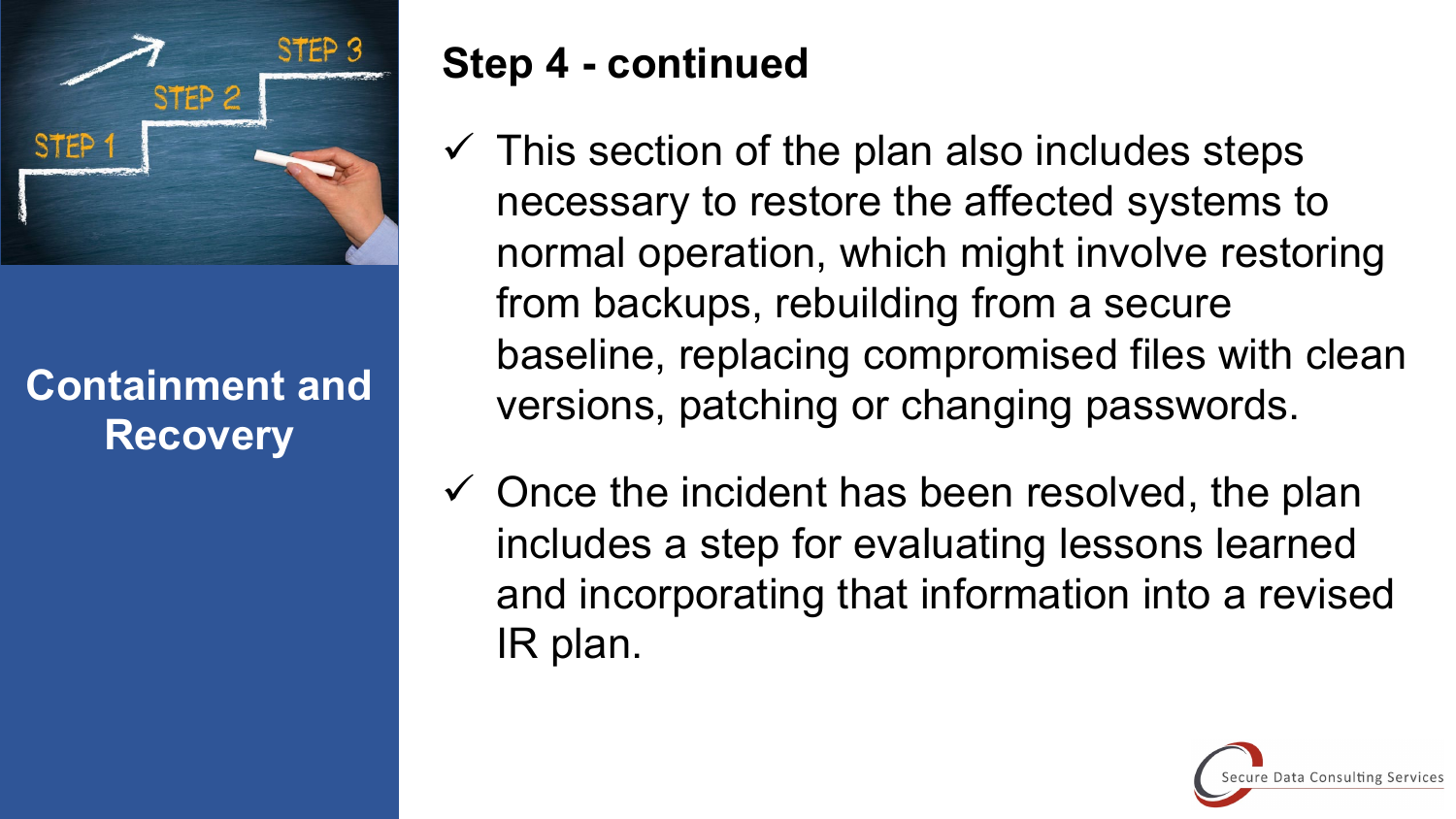

#### **Have a Roadmap Available**



BURLCO JIF Policy #: MTP003948305

XL Catlin Cyber Claims Specialist steps in to manage the claim for you

When needed, your Cyber Claims Specialist will engage an XL preapproved expert cyber attorney

In addition to their duties, the attorney will engage any other needed experts

Your Cyber Claims Team will walk you through every step of responding to the incident and offer assistance and take actions on your behalf as necessary.



Expertise,

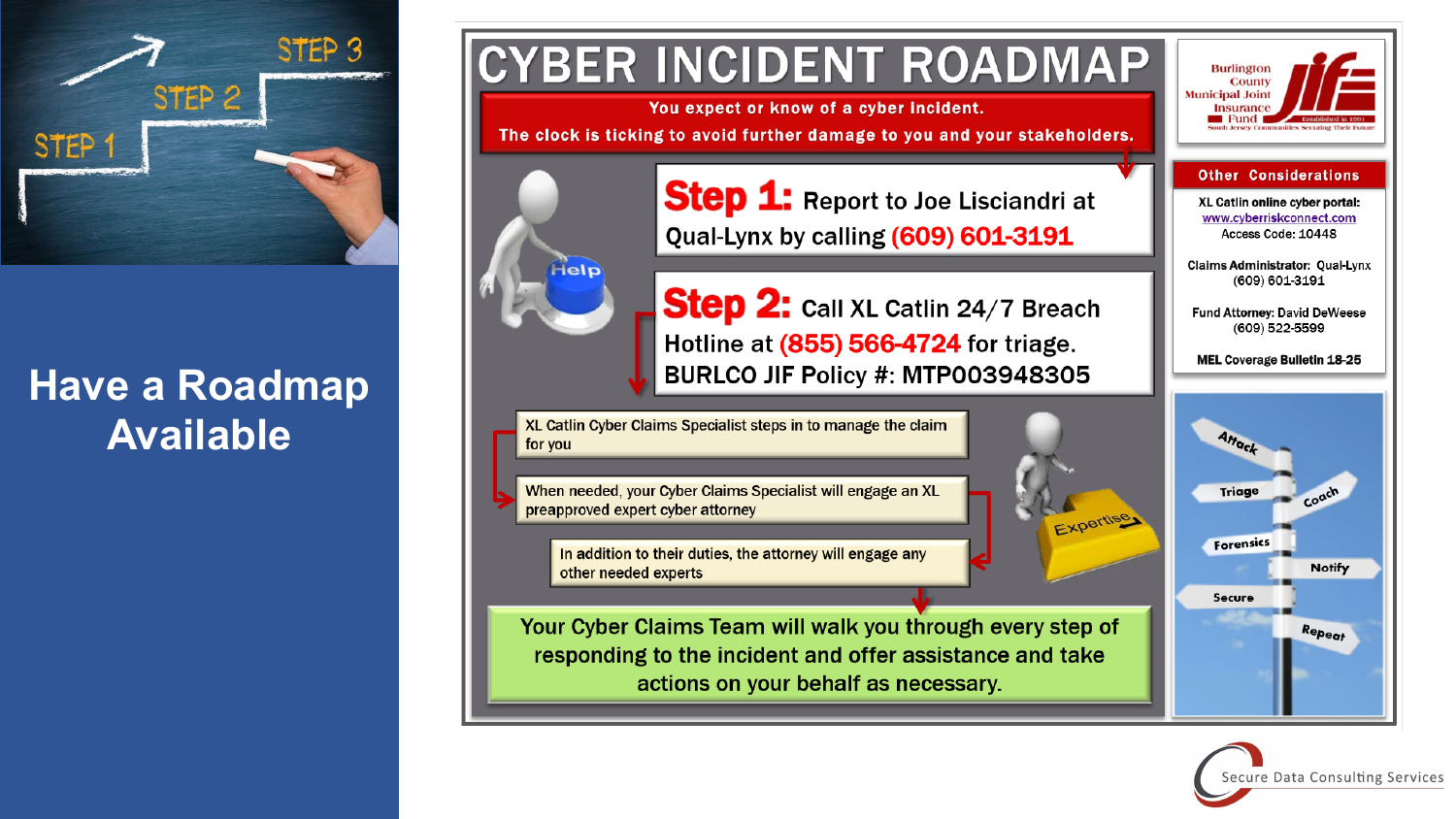

#### **Test the Plan**

Take time to test and exercise your Incident Response Plan and your Business Continuity Plan.

Revise and update accordingly.

Incident Response Plan and your Business Continuity Plan go hand in hand.